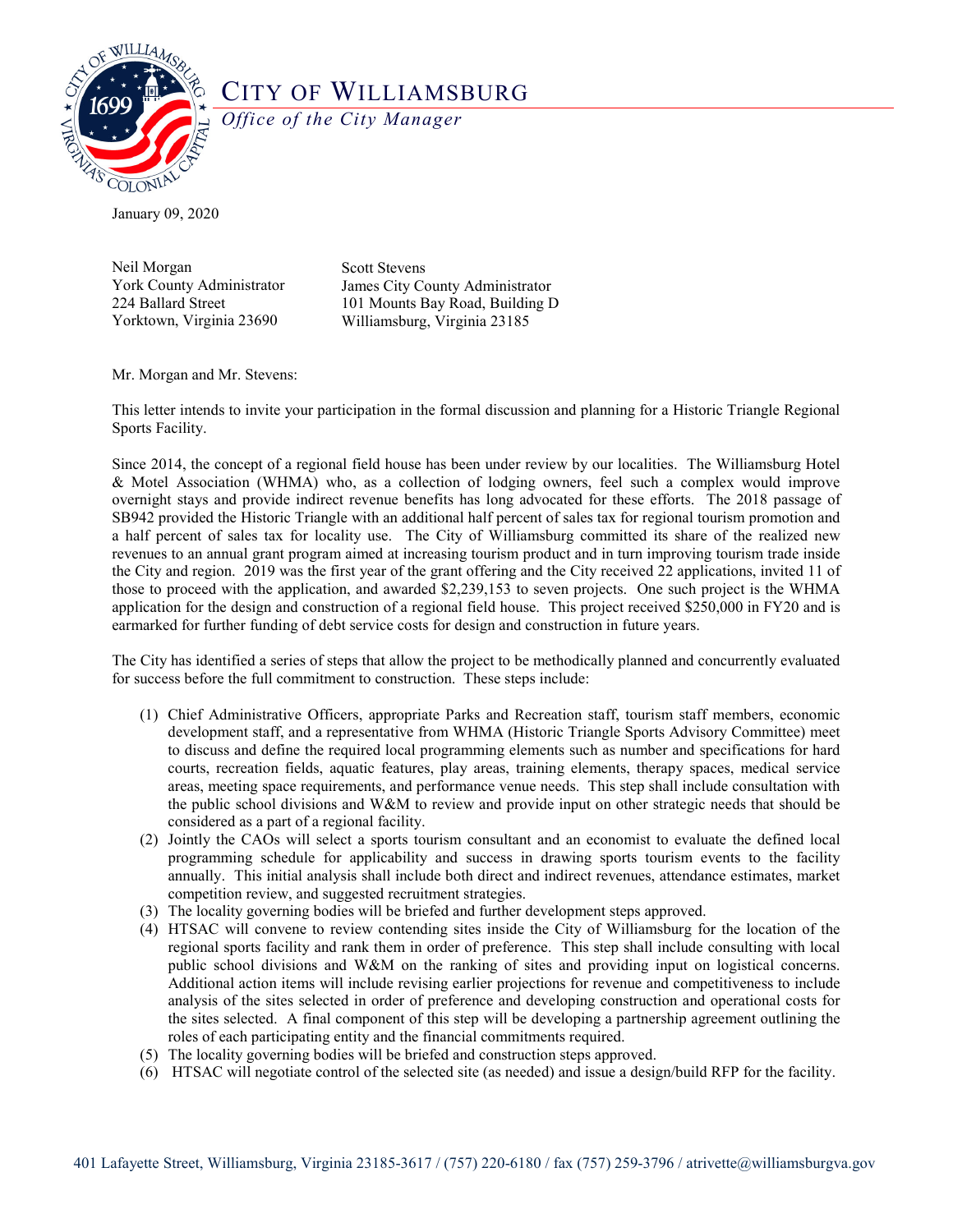## CITY OF WILLIAMSBURG

*Office of the City Manager Page 2 of 2* 

The success of this project is dependent on regional support. The City's commitment to funding for the project is designed to satisfy half of the estimated debt service for the project following the decision to proceed with construction. It is hoped that the regional Tourism Council would provide the second half of the capital costs. The largest obstacle to completing the project is the anticipated operating costs. The City acknowledges that the facility itself is unlikely to make a profit or satisfy its expenses through directly generated revenues. However, the indirect revenues generated in each of our localities will offset our financial commitments toward operating the facility and help to reduce the burdens of accepting the capital costs. The City intends to request that York and James City County agree to a partnership wherein they contribute to the annual operating needs of the facility to include the routine maintenance and required staffing to be competitive in attracting major sports tourism events.

The process outlined above provides for a regional review of the sports complex project, gives input opportunities to non-municipal partners, allows for key decision points before financial commitment, and serves as a final review of this regional project under consideration for five years. I would like to invite you to serve on HTSAC with me and ask that you dedicate the staff time and resources necessary to see the steps outlined above, further defined and completed such that a final decision on construction is arrived at by July of 2021.

I look forward to your response.

Sincerely,

Andrew O. Trivette City Manager City of Williamsburg

AOT/ms

CC: W&M Presidnet Katherine Rowe; Colonial Williamsburg President Cliff Fleet; WHMA Executive Director Ron Kirkland